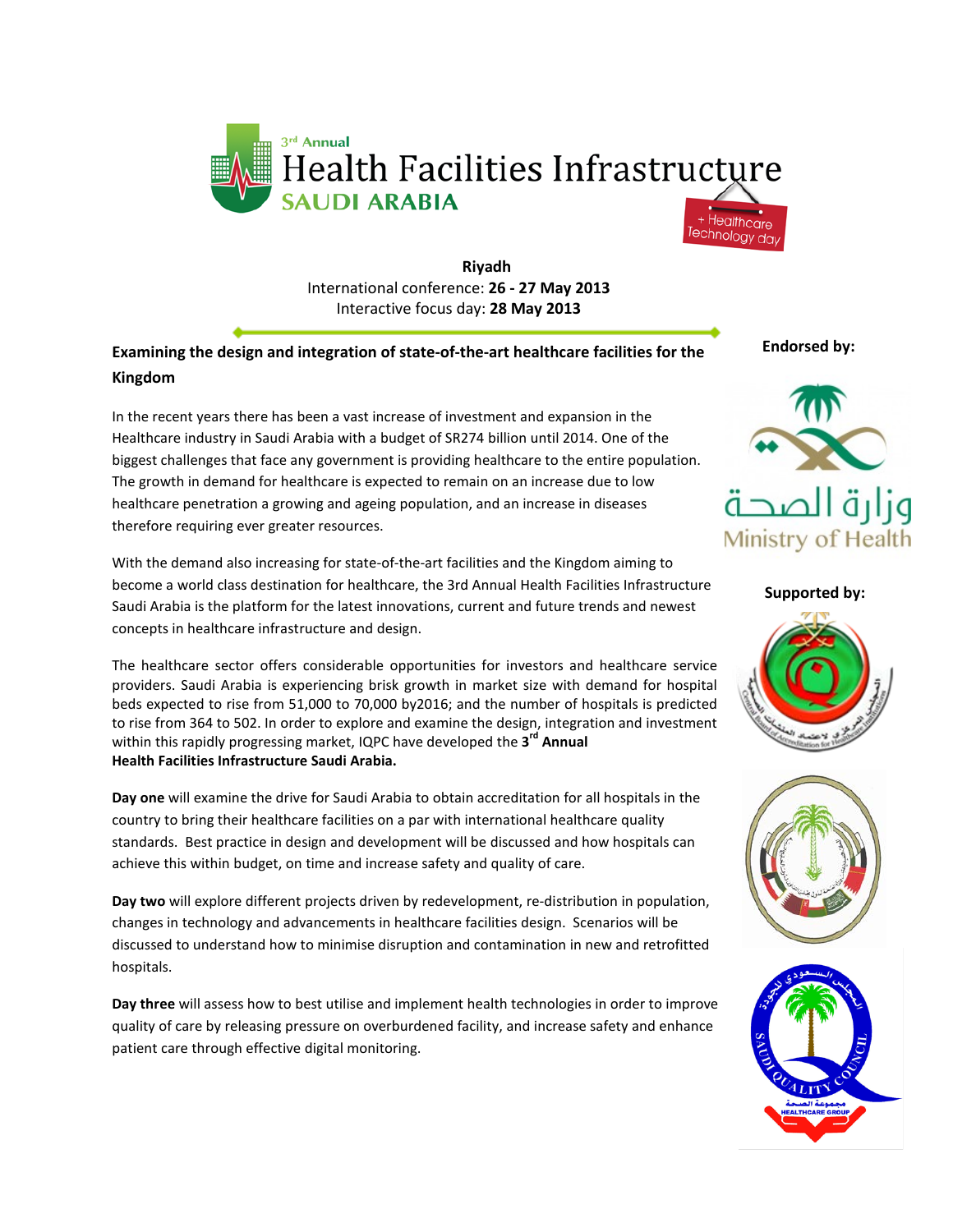To ensure this summit is developed by the industry for the industry, IQPC have put together a prestigious advisory board including:



**Dr Nashat Nafouri Professor Tawfik Khoja** Executive Officer and Chairman of Healthcare Group Director General **Saudi Quality Council Executive Board of the Health** 



**Minister's Council for Cooperation Council States**



**Dr Salem Al Wahabi** Secretary General **Central Board Accreditation for Healthcare Institution (CBAHI)**

**Hospitals and clinics participating in 3rd Annual Health Facilities Infrastructure Saudi Arabia**

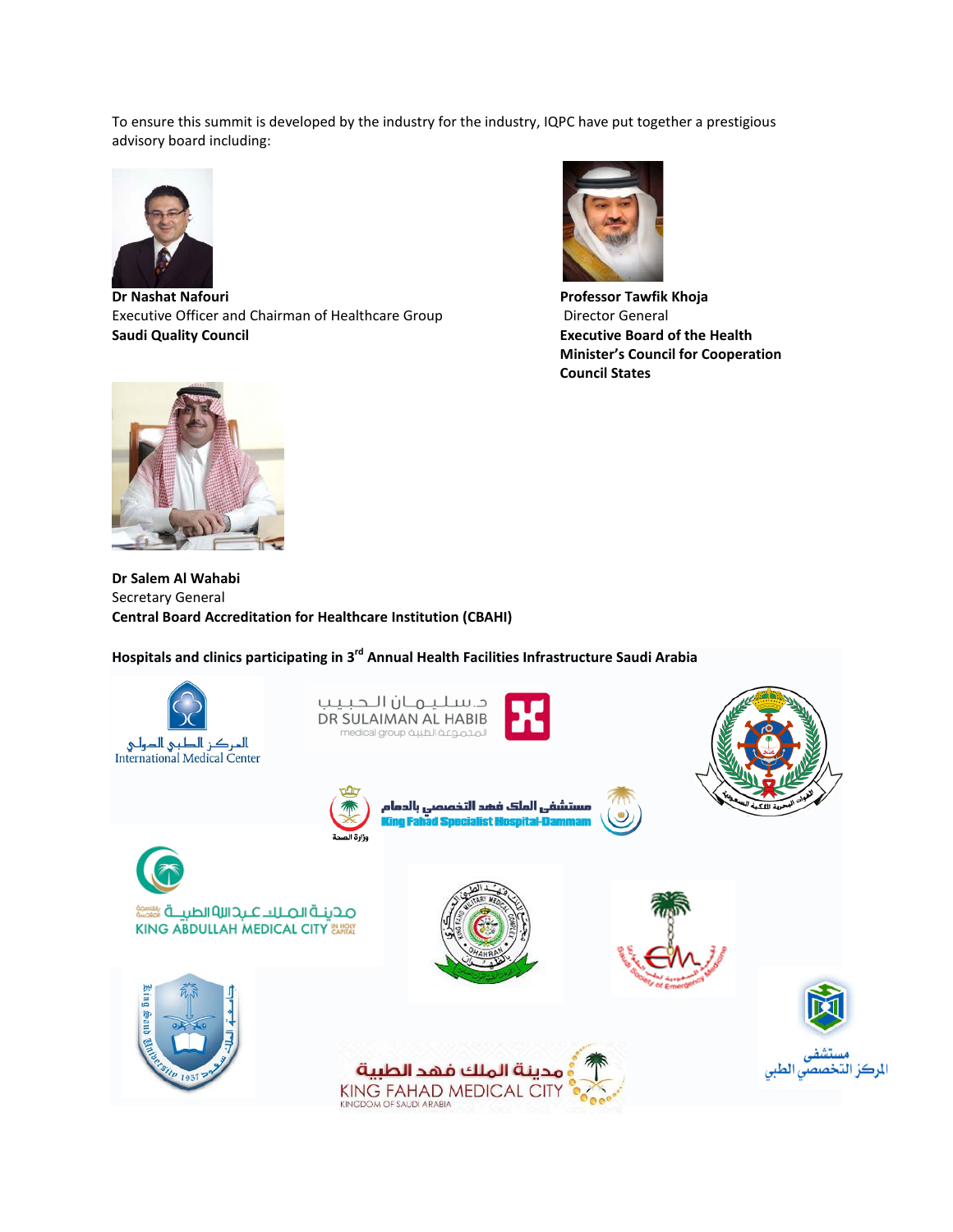## **Conference day one – Sunday, 29 September 2013**

#### **08:00 Registration, welcome refreshments and networking**

#### **08:45 Chairman's welcome and opening remarks**

#### **Developing a quality health system based in patient centric care, guided by international standards**

#### **09:00 Conference opening panel: Impact of accreditation on the quality and design of healthcare services**

Accreditation programs improve the process of care provided by healthcare services. There is considerable evidence to show that accreditation programs improve clinical outcomes of a wide spectrum of clinical conditions.

**Discussion theme:** Analysing the impact of general accreditation programs on the overall performance of hospitals and how accreditation is used as a tool to improve the quality of healthcare services. **Prof Tawfik Khoja**, Director General, **Executive Board of the Health Minister's Council for Cooperation Council States Dr Nashat Nafouri**, Executive Officer and Chairman of Healthcare Group, **Saudi Quality Council**

**Dr Hossam Ghoneim**, Director: Healthcare, **King Abdullah Economic City,** Consultant, **Joint Commission International, Saudi Arabia**

**Dr Salem Al Wahabi**, Secretary General, **Central Board of Accreditation for Healthcare Institutions**

#### **09:45 Implementing programmes for facilities management to improve safety and health standards**

Sound health facilities management is critical for the successful delivery of health care services. This not only affects the ability to gain accreditation, but also impacts health and safety aspects of your facility. The following session will discuss the typical challenges experienced in facilities management in Saudi Arabia as well as some practical examples of programmes that can be implemented to overcome core challenges

**Dr Ashraf Ismail**, Managing Director, Middle East Office, **Joint Commission International (JCI)**

#### **10:30 Networking, coffee break and meet the solution providers**

One-on-one introductions with solution providers, facilitated by IQPC staff

#### **11:00 Demonstrating a holistic approach to patient care - heal and you will be healed**

- Introducing the Healing By Design Concept and how can this concept is being integrated into the design of new healthcare facilities
- Embedding the elements of holistic healing into the design of healthcare facilities
- Discussing how can we return hospitality back to hospitals
- **Dr Walid Fitaihi**, CEO, **International Medical Centre Jeddah**

#### **11:30 Re-engineering patient rooms designed to increase safety in hospitals**

- Changing the mind-set of decision makers towards more personalization in patient rooms to develop a "feel at home" environment, attract patients and drive ROI
- Applying the design and improving the availability of assistive devices to avert patient injuries
- Standardising room layout, location of supplies and medical equipment to facilitate staff movement and increase efficiency of care

**Eng. Ibrahim Al-Khelaifi**, Executive Director of Operation, **King Fahad Medical City** 

#### **12:00 Prayer break**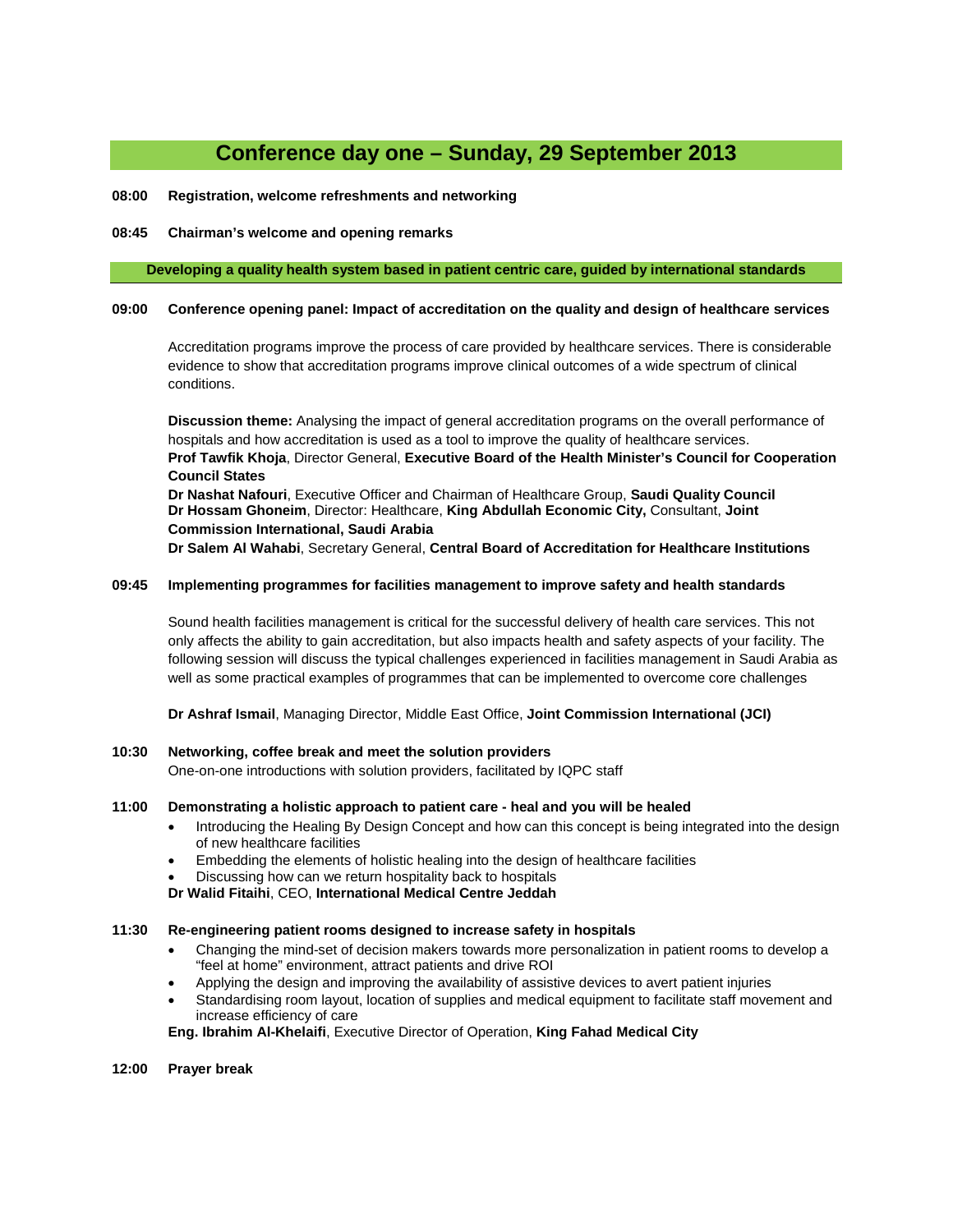#### **12:30 Driving performance by design: Looking at international trends in evidence based design principles**

- Highlighting innovative design from 2012 research findings for evidence based design
- Discussing how effective design of facilities increases staff productivity and decrease patient waiting times
- Incorporating adaptability and flexibility through evidence based principles for future expansion **Dr Nashat Nafouri**, Executive Officer and Chairman of Healthcare Group, **Saudi Quality Council**

#### **13:15 Implementing the latest architectural design to reduce waiting times in emergency rooms**

- Exploring how facility design can support a differentiated emergency medicine care model
- Creating a better emergency room experience through evidence based design to improve speed of service

• Discussing design trends to increase patient numbers per hour by improving the patient flow **Dr Mobarak Al Mulhim**, Associate Executive Director, **Medical Services, King Fahad Specialist Hospital-Dammam,** Chairman, **Eastern Province Society of Critical Care Chapter** and Secretary General, **Saudi Society of Emergency Medicine** 

#### **14:00 Open floor Q&A session**

Opportunity for delegates to ask questions to the speaker panel for the day. This is an exclusive and interactive opportunity for both the presenters, sponsors and delegates.

#### **End of conference day one**

#### **14:15 Networking lunch**

The networking lunch provides a setting for attendees, speakers and sponsors to share their knowledge and insights on the most relevant topics in health facilities. The lunch will allow you to discuss debate and share knowledge from the local and international health sector.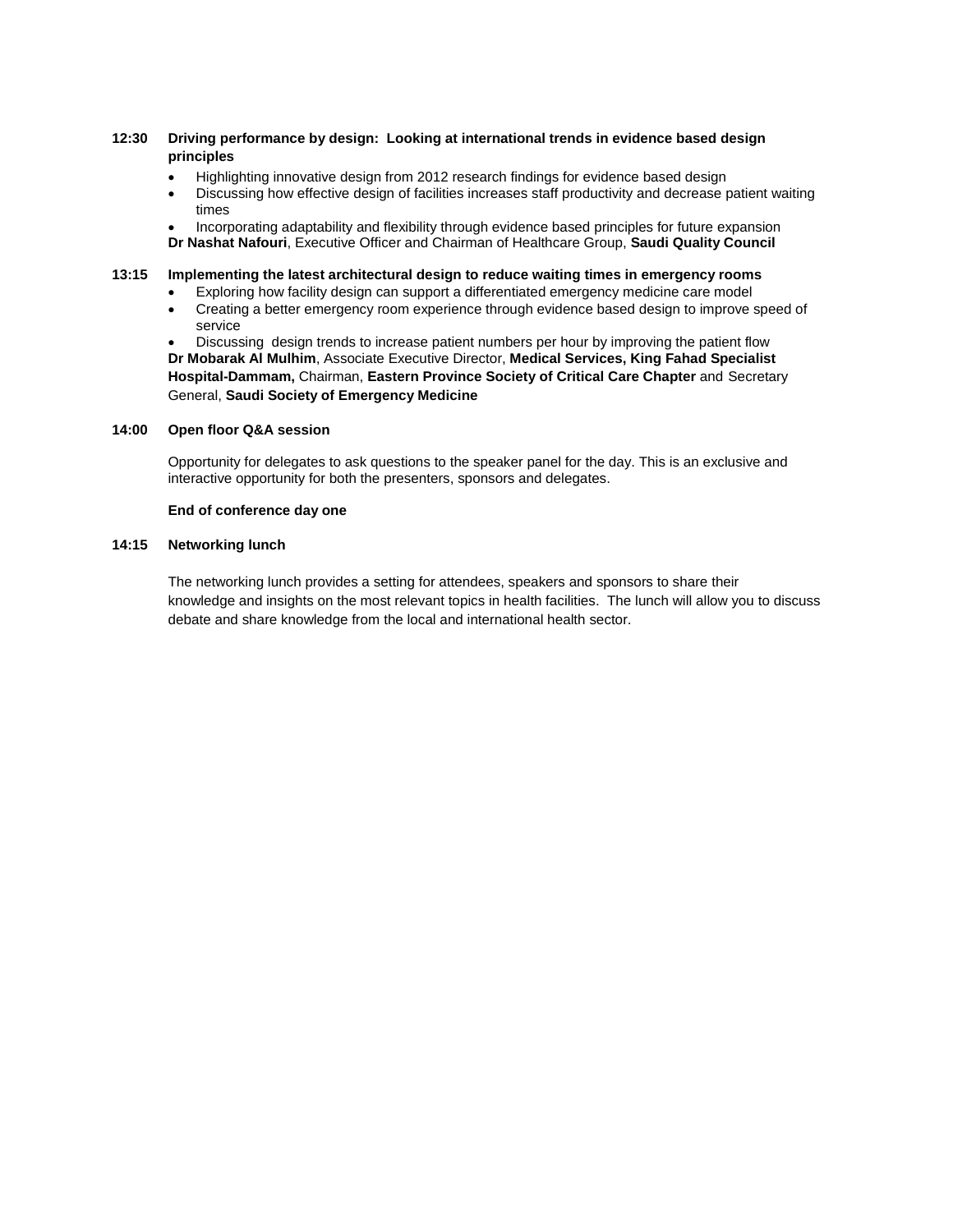# **Conference day two – Monday 30 September 2013**

**08:00 Registration, coffee and networking**

#### **08:45 Chairman's welcome and opening remarks**

#### **Reducing cost and increasing efficiency through energy efficient, functional design and sustainable facilities**

#### **09:00 Q&A session: Creating a healing environment and improving infection control**

New design models incorporate the patient's perspective and are based on medical-outcome evidence, patient satisfaction and patient safety. One of the most important shifts in hospital design in the past few years has been to design patient care spaces for infection control.

**Q&A theme:** This session will debate if modern hospitals are indeed designed to reduce the risk of transferred infection by personnel.

**Dr Salem Al Wahabi**, Secretary General, **Central Board of Accreditation for Healthcare Institutions**

**Dr Fawaz Abdelaziz Al-Hussain,** Associate Medical Director, **King Khalid University Hospital**

#### **09:30 Outlining strategies for a sustainable facility – tackling energy, waste and operational cost**

- Creating and maintaining a sustainable design model to improve efficiency of the facility
- Integrating equipment needs to anticipate transition of care and accommodate frequent operational reorganisation to reduce operational cost in the long term
- Developing healthcare waste management guidelines and building isolated facilities to reduce production and improve waste treatment

**Engineer Hazem Bonna**, Head of Civil/Structural Unit, **Saudi Ministry of Defence, Medical Services Directorate, OMD Department**

#### **10:00 Networking, coffee break and meet the solution providers**  One-on-one introductions with solution providers, facilitated by IQPC staff

#### **10:30 Reviewing the current state of acoustics in healthcare environments**

- Highlighting the current state of acoustics in healthcare environments and the next step to meet standards and regulations
- Determining why acoustics matter and how it contributes to supporting patient well-being
- Discussing state-of-the-art interior fit outs to improve maintenance during the hospital lifecycle

**Nasser Al Luhaidan**, Chief Operating Officer, **Specialized Medical Center Hospital**

#### **11:00 Learning how poorly designed, installed or maintained HVAC systems contribute to sickness and poor energy consumption**

- Discussing the impact of HVAC systems in healthcare environments
- Highlighting the importance of airflow volumes and air pressure differentials
- Understanding the crucial elements of maintaining the right temperature to improve patient outcomes
- **11:30 Prayer break**
- **12:00 Exclusive presentation by Joint Commission International: Demonstrating safe health design by improving patient safety and offering safe healthcare Senior representative,** Joint Commission International
- **12:45 Maximising current resources when retrofitting existing healthcare facilities to deliver efficient patient care**
	- Understanding the existing process and identifying user groups in order to develop a fit-for-purpose strategy for the facility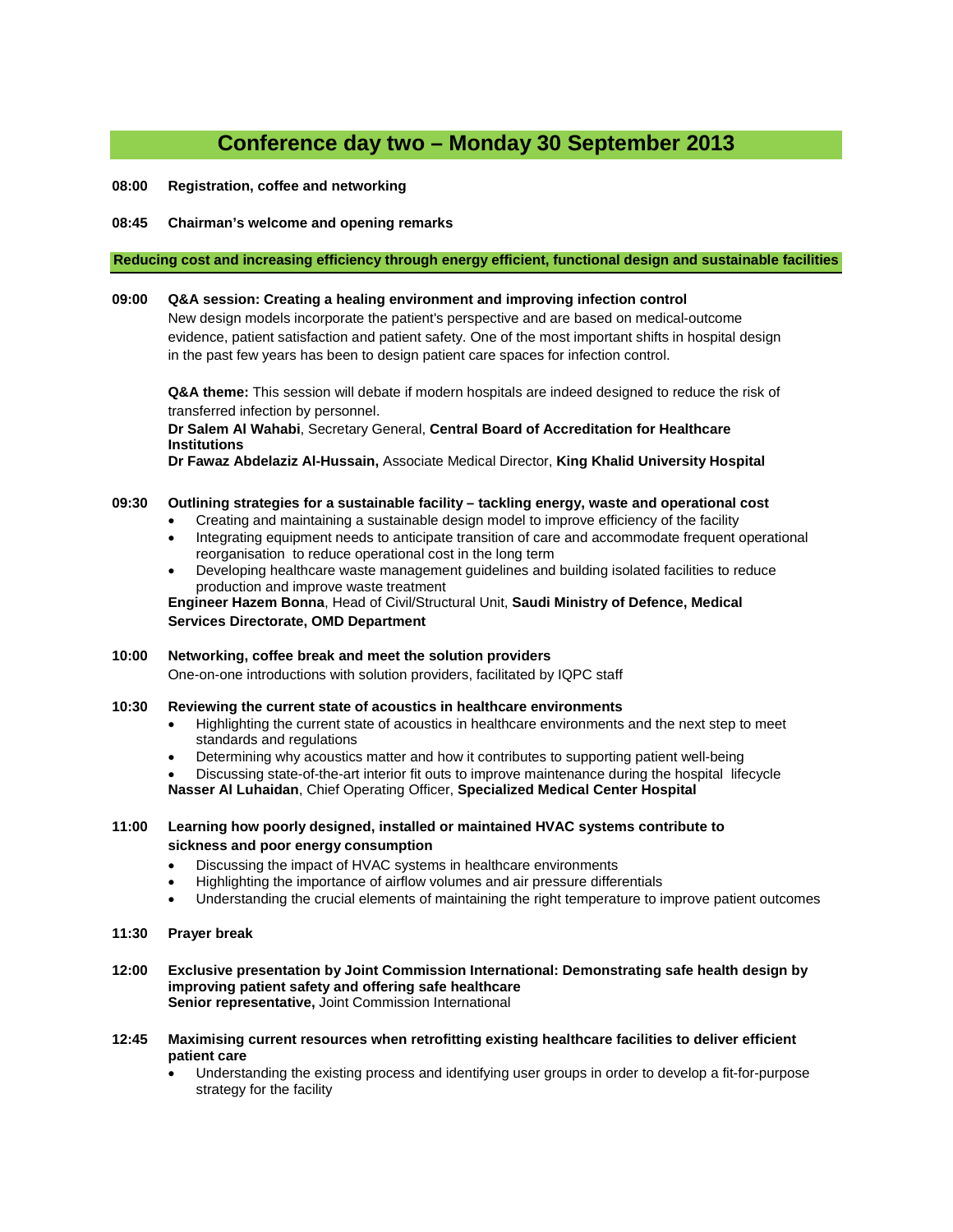- Ensuring all aspects of the facility meet and retain accreditation from regional and international codes and regulations
- Aligning design and construction processes with an appropriate plan for the temporary placement of existing and future patients within the facility

**Dr Fawaz Abdulaziz Al-Hussain,** Associate Medical Director, **King Khalid University Hospital**

#### **13:15 Effectively connecting new designed areas with existing facilities through streamlined planning and commissioning**

- Planning and designing the new extension to ensure a perfect connection to the former facility
- Understanding guidelines for smooth operational flow to ensure current facilities are not compromised through the construction phase
- Demonstrating the management of IAQ systems during the construction phase to prevent contamination of the sterile environment

**Rami Abulsamen**, Executive Director, **Dr Sulaiman Al Habib Medical Group**

#### **13:45 Panel Discussion: Trends in healthcare systems and design – what we are seeing now**

When talking about healthcare development one key issue is the implementation of green standards in healthcare facilities design. Hospitals are focusing on integrating local natural resources to save on costs and deliver on eco-friendly behaviours.

**Discussion theme:** How will Saudi Arabia deal with these challenges to become a word-class healthcare destination to compete with health tourism markets aboard? **Dr Hossam Ghoneim**, Director: Healthcare, **King Abdullah Economic City,** Consultant, **Joint Commission International, Saudi Arabia Eng. Ibrahim Al-Khelaifi**, Executive Director of Operation, **King Fahad Medical City** 

#### **14:15 Open floor Q&A session**

Opportunity for delegates to ask questions to the speaker panel for the day. This is an exclusive and interactive opportunity for both the presenters, sponsors and delegates.

#### **End of conference day two**

#### **14:30 Networking lunch**

The networking lunch provides a setting for attendees, speakers and sponsors to share their knowledge and insights on the most relevant topics in health facilities. The lunch will allow you to discuss, debate and share knowledge from the local and international health sector.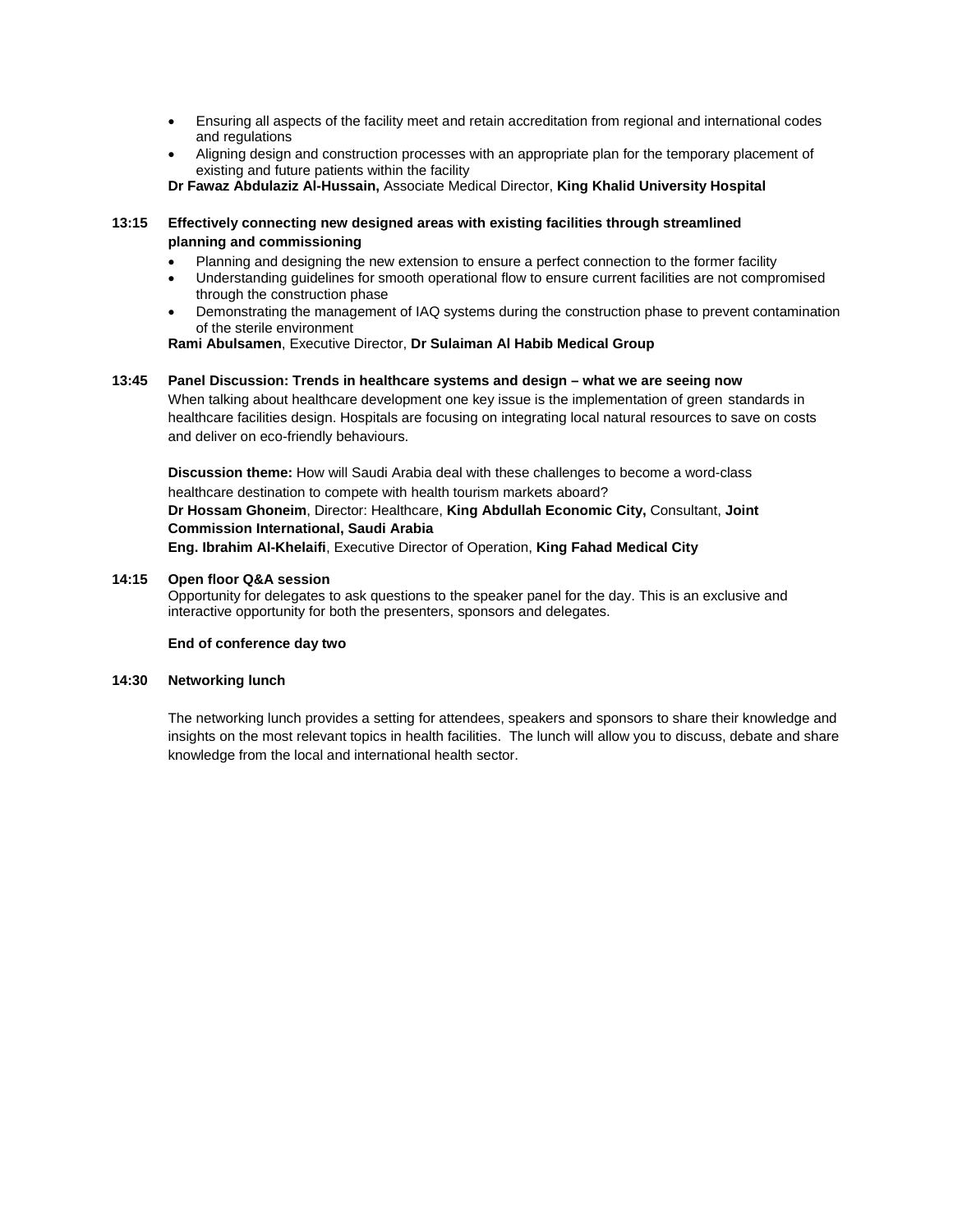## **Healthcare Technology Focus Day – Tuesday 1 October 2013**

Government budgets are under constant pressure with an ageing population requiring more and ever complex healthcare. Saudi Arabia has recently unveiled the largest healthcare technology project of its kind. The five year project is aimed at transforming healthcare delivery in Saudi Arabia through the use of technology.

The Ministry of Health plans to build on the pioneering e-Health advancements from other countries, and enable the Kingdom to provide a new generation of healthcare services to meet the accelerating expectations of its residents.

The Healthcare Technology Focus Day will provide a forum for the healthcare industry to discuss optimum solutions in order to improve quality of care, efficiency, increase safety and enhance patient care.

#### **08:00 Registration, refreshments and networking**

#### **08:45 Chairman's opening remarks**

#### **Delivering quality healthcare service through healthcare technology**

#### **09:00 Challenges and opportunities of implementing Electronic Health Records (EHRs)**

- Highlighting the use of EHR in improving quality of health information, speed and flexibility in access of health records
- Discussing the benefits of EHR in the process of decision making for patients
- Demonstrating how EHR helps to reduce medical errors and improving patient safety

**Dr Mustafa H. Qurban**, Assistant to the Military Hospitals Director in Eastern Province for ICT and

Consultant and Chief Information Officer, **King Fahd Military Medical Complex (KFMMC)**

#### **09:45 Digitalising healthcare processes to improve efficiency and maximise resources**

- Demonstrating the value of the IT function so it is seen as adding value, not purely a cost
- Discussing the role of the Chief Clinical Information Officer in bridging the gap between IT and hospital staff
- Understanding the needs of clinicians and capabilities of IT to transform the healthcare centre

**Hamza Al Katranji**, Head, Healthcare Informatics Department, **King Fahad Specialist Hospital-Dammam**

#### **10:15 Networking, coffee break and meet the solution providers**

One-on-one introductions with solution providers, facilitated by IQPC staff

#### **10:45 Developing smart hospitals for the future using LEAN design to optimise business processes**

- Evaluating the benefits of barcodes and RFID technologies to optimise business processes, reducing errors and improving patient safety
- Building smart rooms with a system for automatically organising and prioritising the work of nurses and doctors
- Developing a road map to identify patients and all medical articles around patients

**Mohammed Maghazil,** Head of Applications Services and Information Technology Affairs, **King Faisal Specialist Hospital & Research Center**

#### **11:15 Implementing Remote Patient Monitoring (RPM) to deliver 24 hour medical assistance**

- Building the business case for remote patient monitoring and developing an effective strategies
- Integrating clinical information systems with patient monitoring to streamline information flow
- Driving strategic partnerships through advancements in non-invasive and minimally invasive monitoring parameter technologies

#### **11:45 Prayer break**